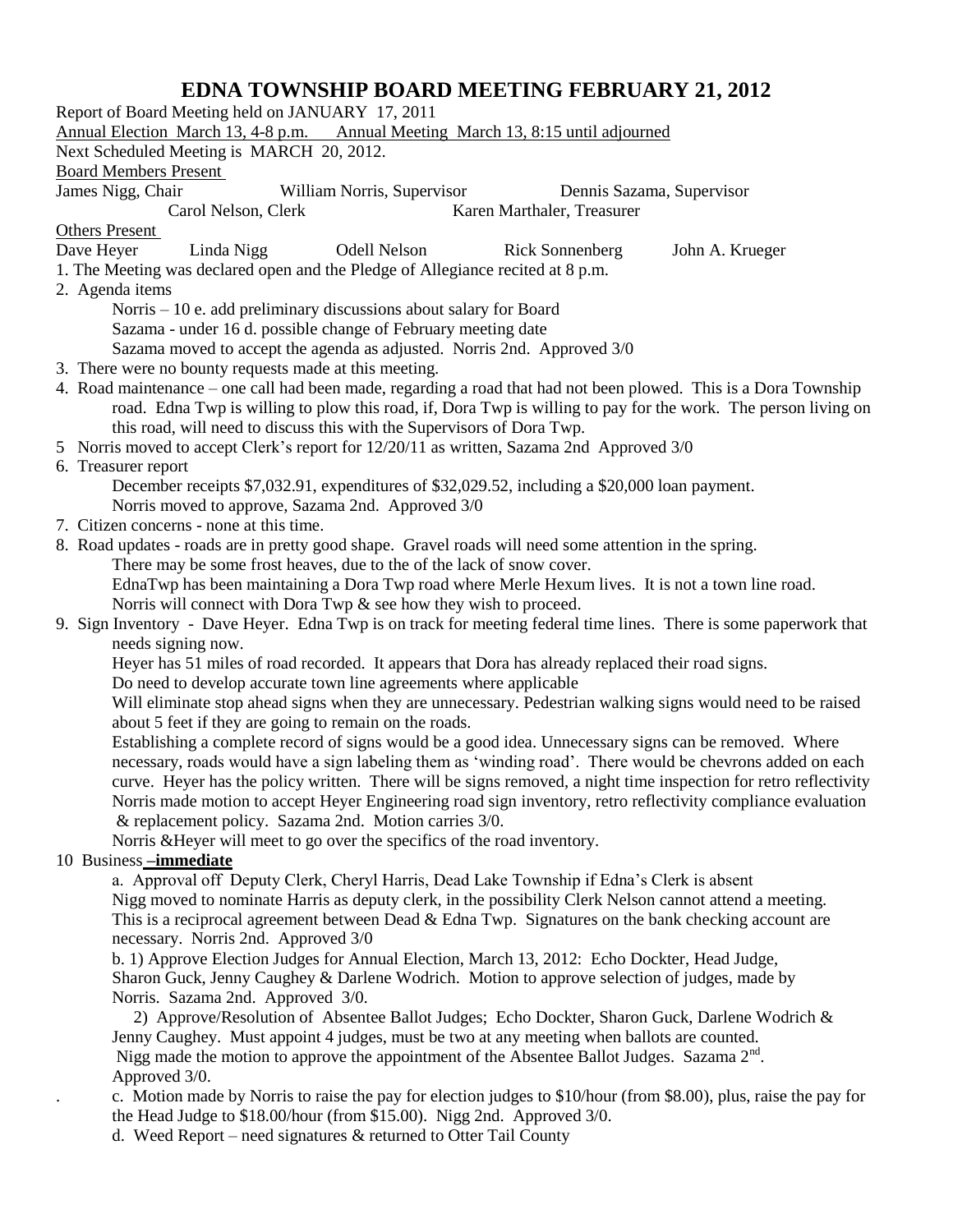e. Create Board payment resolution for 2012. Board pay resolution was established in 2010. Needs to be evaluated &changes made if so determined. Perhaps, setting a monthly salary, the same for each board member, would better serve Edna Twp. There would not be additional pay for any meetings. This amount can be adjusted if change is required.

This issue is tabled until the February meeting. Norris made motion to investigate set payments for board members. Nigg 2nd. Approved 3'0

f. Certificate of Sales Tax Exemption – this is a document vendors would need. Norris made motion to have Certificates of Exemption available for use as needed. Clerk Nelson will prepare these. Sazama 2nd. Approved 3/0

g. Budget Planning needs to be done for February Board Meeting. This budget will be presented at the March Annual Meeting for approval for 2013.

h. Review financial records. Will do following February meeting, must be advertized. Nigg made motion to place the data of the financial audit of records for Edna Township on the Website.

i. Donations - good to be charitable but may not be good when we are borrowing money. Board will review MAT documentation for the February meeting. Donations are part of the Annual meeting.

12. Short courses ; review for planning. Will be held in March, closest location is Alexandria, Arrow Wood.

## 13. Recent correspondence

a) Doug Stahl, FEMA representative, communicated by email with Supervisor Nigg, telling Edna Twp that they have been approved for a \$69.790.99 payment for 5 of the 10 proposals submitted for reimbursement. The remaining proposals are still in debate. They could bring Edna Township an additional \$70,000, if FEMA approves.

Jim Nigg did copious amounts of outstanding work in getting this information to FEMA.

Wolf Lake Road flood repair was paid completely, Devil's Lake Road received \$15,000 in reimbursement. Heart Lake Road/compressed culvert was fully reimbursed. The flooded edge of Moenkedick Lake where it meets East Little McDonald Drive was fully reimbursed and the culvert collapse on West Paul Lake Road was reimbursed. Norris explained that Supervisor Nigg spent hours doing this research and paper work. Tremendous job, a huge benefit for Edna Twp..

b) Correspondence came from a resident living on Engstrom Beach Road. Parts of Engstrom Beach get heavy snow pack. One resident complained "the plow wing busted his mailbox. 3 sprinkler heads & did damage to his vard".

The sprinkler heads were in the road right of way, and will not be reimbursed by Twp. This has been the policy for Edna Twp & many surrounding Twps. Add the issue of breakaway mailboxes to the Annual Meeting Agenda. Some of the current mailboxes and the set up of these mailboxes could do harm to vehicles using these roads.

Heyer does have a resolution that takes liability off the Twp. Edna Twp would need to notify the noncompliant residents.

14. Monthly Concerns

Get website additions to Norris by Thursday morning**.** Norris will talk with Norb Benke concerning the maintenance of shared roads.

15. Claims for payment. Norris moved to pay claims for January as written. Sazama 2nd. Motion carries 3/0. 16. Other:

a) The February meeting date is February 21, 2012. Supervisor Sazama will not be available on that date. Should that date be changed? After a short discussion, the meeting date will remain as scheduled. Holding that meeting later in the month, puts Edna Township at a disadvantage regarding planning for the Annual Election & Annual Meeting.

b) John Krueger was here to introduce himself. He is a candidate for the open Supervisor's position. 17. This meeting was adjourned at 9:12. Norris made the motion. Sazama  $2<sup>nd</sup>$ . Approved  $3/0$ .

Respectfully submitted  $2/21/2012$  Carol Nelson, Clerk

## CLAIMS SUBMITTED FOR PAYMENT AT JANUARY MEETING:

| Heyer Land Surveying               | Sign Inventory              | \$3,175.00 |
|------------------------------------|-----------------------------|------------|
| <b>Otter Tail County Treasurer</b> | Mixed Sand & Salt           | \$310.00   |
| Farmer's State Bank Dent           | Interest on Loan            | \$96.95    |
| <b>East Otter Tail Focus</b>       | Legal ad, file for election | \$81.00    |
| Sonnenberg Excavating              | Open blocked Culvert        | \$300.00   |
| Sonnenberg Road Maint.             | Snow removal                | \$1,902.00 |